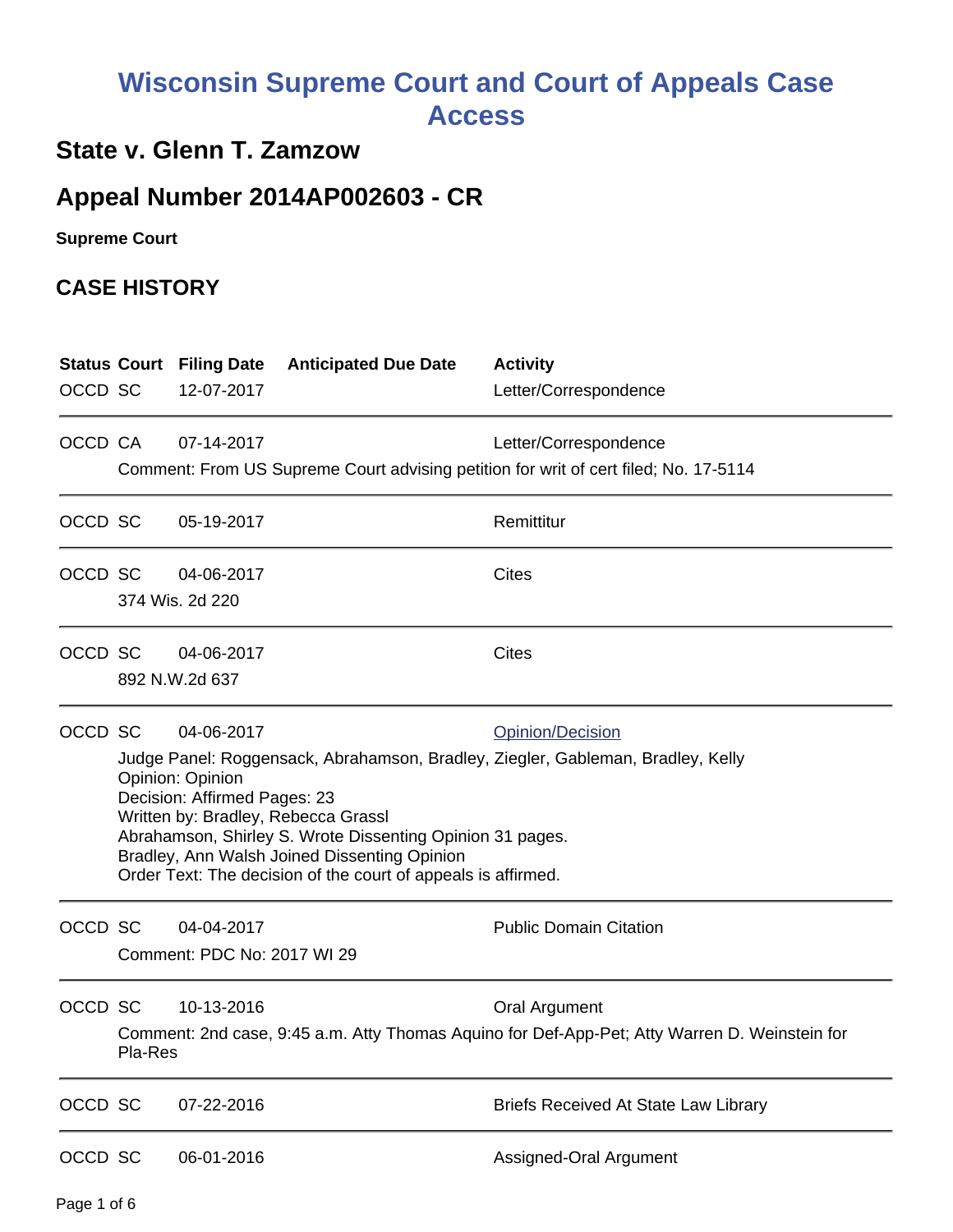| OCCD SC | 05-10-2016                                                                                                                               | Reply Brief-Supreme Court<br><b>Reply Brief-Supreme Court</b>                                     |  |  |  |
|---------|------------------------------------------------------------------------------------------------------------------------------------------|---------------------------------------------------------------------------------------------------|--|--|--|
|         | Filed By: Thomas Aquino                                                                                                                  |                                                                                                   |  |  |  |
| OCCD SC | 04-26-2016                                                                                                                               | Response Brief-Supreme Court<br><b>Response Brief-Supreme Court</b>                               |  |  |  |
|         | Filed By: Warren Weinstein                                                                                                               |                                                                                                   |  |  |  |
| OCCD SC | 04-26-2016                                                                                                                               | Response                                                                                          |  |  |  |
|         | Comment: State filed 7 more copies of the BRS filed in CA for SC use                                                                     |                                                                                                   |  |  |  |
| OCCD SC | 04-25-2016                                                                                                                               | No Brief to Be Filed                                                                              |  |  |  |
|         | Comment: Fond Du Lac County will stand on brief filed in CA No Brief to Be Filed - Fond Du Lac County<br>will stand on brief filed in CA |                                                                                                   |  |  |  |
| OCCD SC | 04-13-2016                                                                                                                               | Response                                                                                          |  |  |  |
|         | Comment: 10 copies of CA briefs received                                                                                                 |                                                                                                   |  |  |  |
| OCCD SC | 04-06-2016                                                                                                                               | First Brief-Supreme Court<br><b>First Brief-Supreme Court</b>                                     |  |  |  |
|         | Filed By: Thomas Aquino<br>Comment: Appx to First Brief-Supreme Court                                                                    |                                                                                                   |  |  |  |
| OCCD SC | 03-11-2016                                                                                                                               | <b>Attorney Change</b>                                                                            |  |  |  |
|         | appointment order                                                                                                                        | Comment: SPD Thomas B. Aquino for petitioner, per filing of Notice of Entry of Appearance and SPD |  |  |  |
| OCCD SC | 03-07-2016                                                                                                                               | <b>Caption Amended</b>                                                                            |  |  |  |
| OCCD SC | 03-07-2016                                                                                                                               | Court Changed to Supreme Court                                                                    |  |  |  |
| OCCD CA | 02-16-2016                                                                                                                               | <b>Final Publication</b>                                                                          |  |  |  |
| OCCD CA | 01-27-2016                                                                                                                               | <b>Cites</b>                                                                                      |  |  |  |
|         | 366 Wis. 2d 562                                                                                                                          |                                                                                                   |  |  |  |
| OCCD CA | 01-27-2016                                                                                                                               | Cites                                                                                             |  |  |  |
|         | 874 N.W.2d 328                                                                                                                           |                                                                                                   |  |  |  |
| OCCD CA | 01-27-2016                                                                                                                               | <b>Opinion Ordered Published</b>                                                                  |  |  |  |
| OCCD CA | 01-27-2016<br>Comment: PDC No: 2016 WI App 7                                                                                             | <b>Public Domain Citation</b>                                                                     |  |  |  |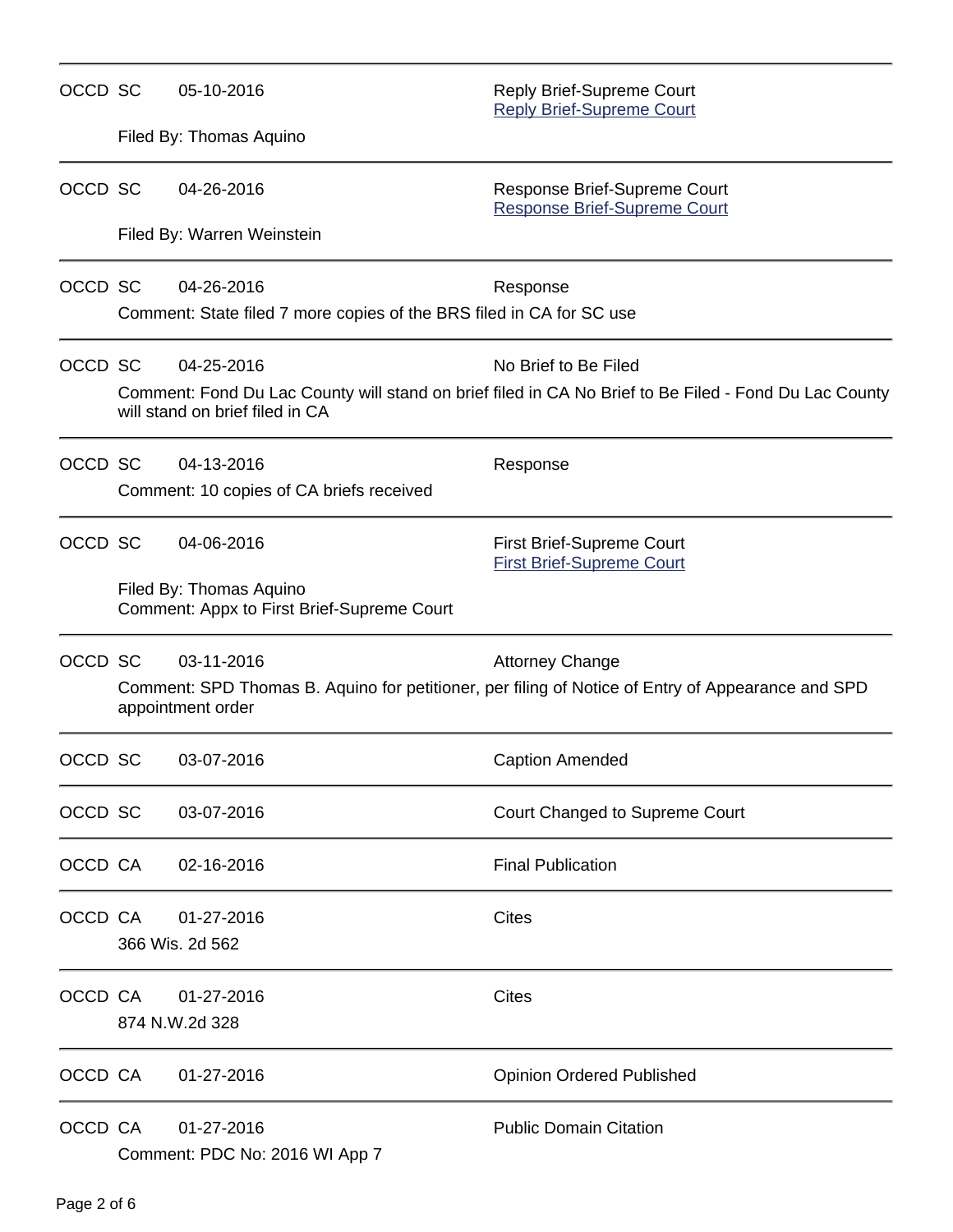| OCCD SC |                                                                                        | 01-11-2016                                                                                                                                                                                                                  | Letter/Correspondence                                                                        |  |  |  |
|---------|----------------------------------------------------------------------------------------|-----------------------------------------------------------------------------------------------------------------------------------------------------------------------------------------------------------------------------|----------------------------------------------------------------------------------------------|--|--|--|
|         |                                                                                        | unless ordered by the court                                                                                                                                                                                                 | Comment: from AAG Warren Weinstein advising State will not file formal response opposing PRE |  |  |  |
| OCCD SC |                                                                                        | 12-28-2015                                                                                                                                                                                                                  | <b>Fee Waived</b>                                                                            |  |  |  |
|         |                                                                                        | Comment: PRE - SPD Appointed                                                                                                                                                                                                |                                                                                              |  |  |  |
| OCCD SC |                                                                                        | 12-28-2015                                                                                                                                                                                                                  | <b>Petition for Review</b>                                                                   |  |  |  |
|         |                                                                                        | Filed By: William Donarski<br>Submit Date: 1-12-2016<br>Decision: (G) Grant<br>Decision Date: 3-7-2016                                                                                                                      |                                                                                              |  |  |  |
|         |                                                                                        | ORD petition for review is granted. Briefs/statements 30/20/10.                                                                                                                                                             |                                                                                              |  |  |  |
| OCCD CA |                                                                                        | 12-02-2015                                                                                                                                                                                                                  | Opinion/Decision                                                                             |  |  |  |
|         |                                                                                        | Judge Panel: Gundrum, Neubauer, Reilly<br>Opinion: Opinion<br>Decision: Affirmed Pages: 11<br>Written by: Gundrum, Mark D.<br>Reilly, Paul F. Wrote Dissenting Opinion 4 pages.<br>Order Text: Judgment and order affirmed. |                                                                                              |  |  |  |
| OCCD CA |                                                                                        | 09-08-2015                                                                                                                                                                                                                  | <b>Briefs Received At State Law Library</b>                                                  |  |  |  |
| OCCD CA |                                                                                        | 08-18-2015<br><b>Comment: BRY</b>                                                                                                                                                                                           | Certificate of Filing by Mail                                                                |  |  |  |
| OCCD CA |                                                                                        | 08-17-2015                                                                                                                                                                                                                  | <b>Reply Brief</b><br><b>Reply Brief-Reply to Brief of Attorney General</b>                  |  |  |  |
|         | Filed By: Warren Weinstein                                                             |                                                                                                                                                                                                                             |                                                                                              |  |  |  |
|         | Comment: Reply to Brief of Attorney General.                                           |                                                                                                                                                                                                                             |                                                                                              |  |  |  |
| OCCD CA |                                                                                        | 08-14-2015<br>Comment: Brief of Attorney General (BRS)                                                                                                                                                                      | <b>Briefs Received At State Law Library</b>                                                  |  |  |  |
| OCCD CA |                                                                                        | 07-28-2015                                                                                                                                                                                                                  | Brief of Respondent(s)<br><b>Brief of Attorney General</b>                                   |  |  |  |
|         |                                                                                        | Filed By: Warren Weinstein                                                                                                                                                                                                  |                                                                                              |  |  |  |
|         | Comment: Brief of Attorney General: received 10 copies of BRS for SC use. PS 3-29-2016 |                                                                                                                                                                                                                             |                                                                                              |  |  |  |
| OCCD CA |                                                                                        | 07-14-2015<br>Filed By: Warren Weinstein<br>Submit Date: 7-14-2015<br>Decision: (G) Grant                                                                                                                                   | Motion to Extend Time                                                                        |  |  |  |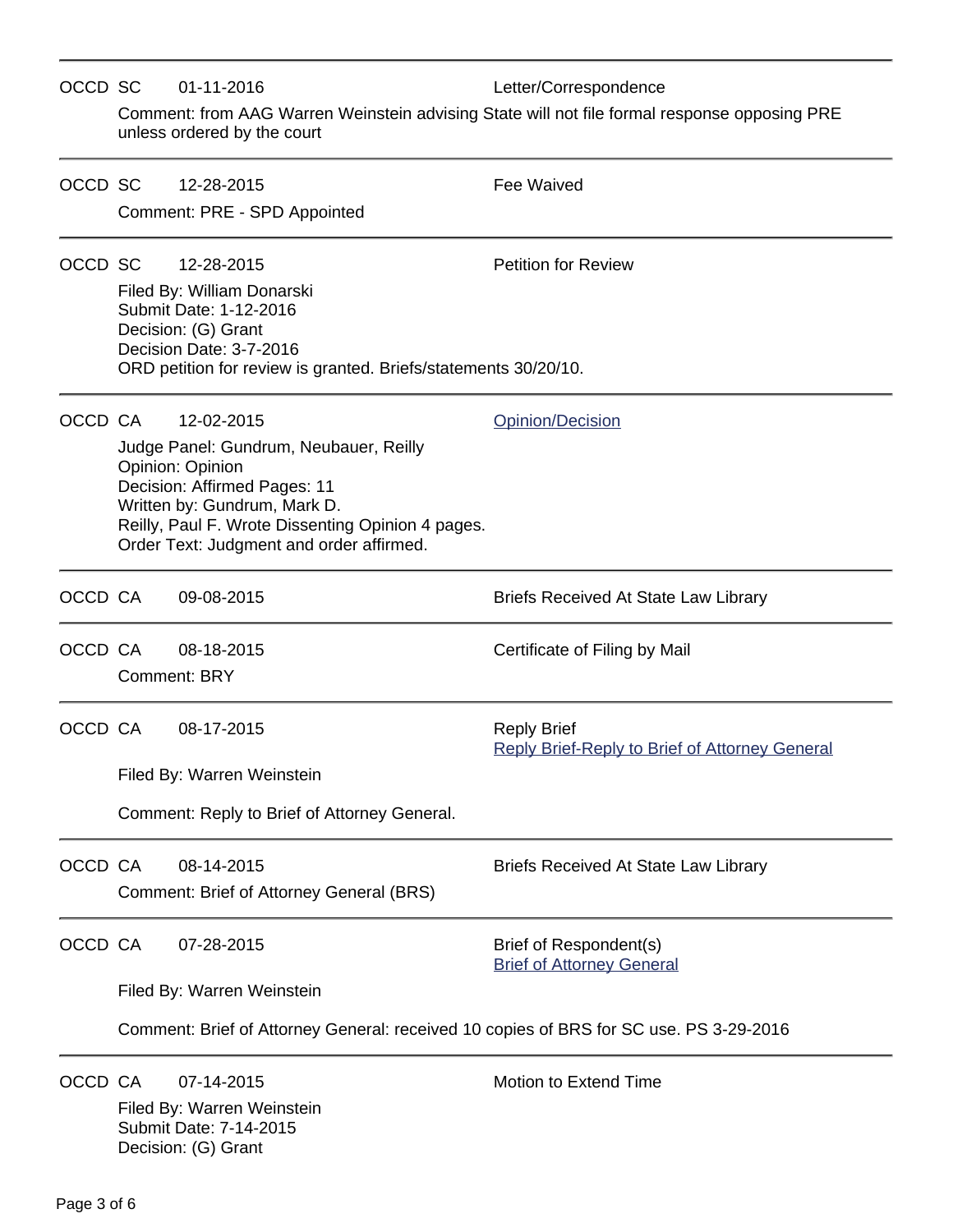Decision Date: 7-16-2015 ORD that the time for the respondent to file its respondent's brief is extended to July 30, 2015. See Wis. Stat. Rule 809.82(2)(a). See BRS event due on 7-30-2015

| OCCD CA |                                                            | 06-15-2015                                                                                                                                | Motion to Extend Time                                                                                  |  |  |  |
|---------|------------------------------------------------------------|-------------------------------------------------------------------------------------------------------------------------------------------|--------------------------------------------------------------------------------------------------------|--|--|--|
|         | $809.82(2)(a)$ .                                           | Filed By: Warren Weinstein<br>Submit Date: 6-15-2015<br>Decision: (G) Grant<br>Decision Date: 6-16-2015<br>See BRS event due on 7-15-2015 | ORD that the time for the Attorney General to file a brief is extended to 7/15/15. See Wis. Stat. Rule |  |  |  |
| OCCD CA |                                                            | 05-11-2015<br>Comment: AAG Warren D. Weinstein appears and advises will file brief                                                        | Response                                                                                               |  |  |  |
| OCCD CA |                                                            | 05-05-2015                                                                                                                                | Court Order for 3-Judge Panel                                                                          |  |  |  |
| OCCD CA |                                                            | 04-16-2015                                                                                                                                | Briefs Received At State Law Library                                                                   |  |  |  |
| OCCD CA |                                                            | 04-03-2015                                                                                                                                | <b>Submitted on Briefs</b>                                                                             |  |  |  |
| OCCD CA |                                                            | 04-02-2015                                                                                                                                | Record and Briefs Sent to District 2                                                                   |  |  |  |
| OCCD CA |                                                            | 04-01-2015<br><b>Comment: BRY</b>                                                                                                         | Certificate of Filing by Mail                                                                          |  |  |  |
| OCCD CA |                                                            | 03-31-2015                                                                                                                                | <b>Reply Brief</b><br><b>Reply Brief</b>                                                               |  |  |  |
|         | Filed By: William Donarski                                 |                                                                                                                                           |                                                                                                        |  |  |  |
|         |                                                            | Comment: received 10 copies of BRY for SC use. PS 4-5-2016                                                                                |                                                                                                        |  |  |  |
| OCCD CA |                                                            | 03-16-2015<br><b>Comment: BRS</b>                                                                                                         | Certificate of Filing by Mail                                                                          |  |  |  |
| OCCD CA |                                                            | 03-13-2015                                                                                                                                | Brief of Respondent(s)<br><b>Brief of Respondent</b>                                                   |  |  |  |
|         |                                                            | Filed By: Douglas Edelstein                                                                                                               |                                                                                                        |  |  |  |
|         | Comment: received 10 copies of CA BRS for SC use 4/4/16 EW |                                                                                                                                           |                                                                                                        |  |  |  |
| OCCD CA |                                                            | 03-05-2015<br>Comment: Motions need not be efiled.                                                                                        | <b>Rejected Electronic Document</b>                                                                    |  |  |  |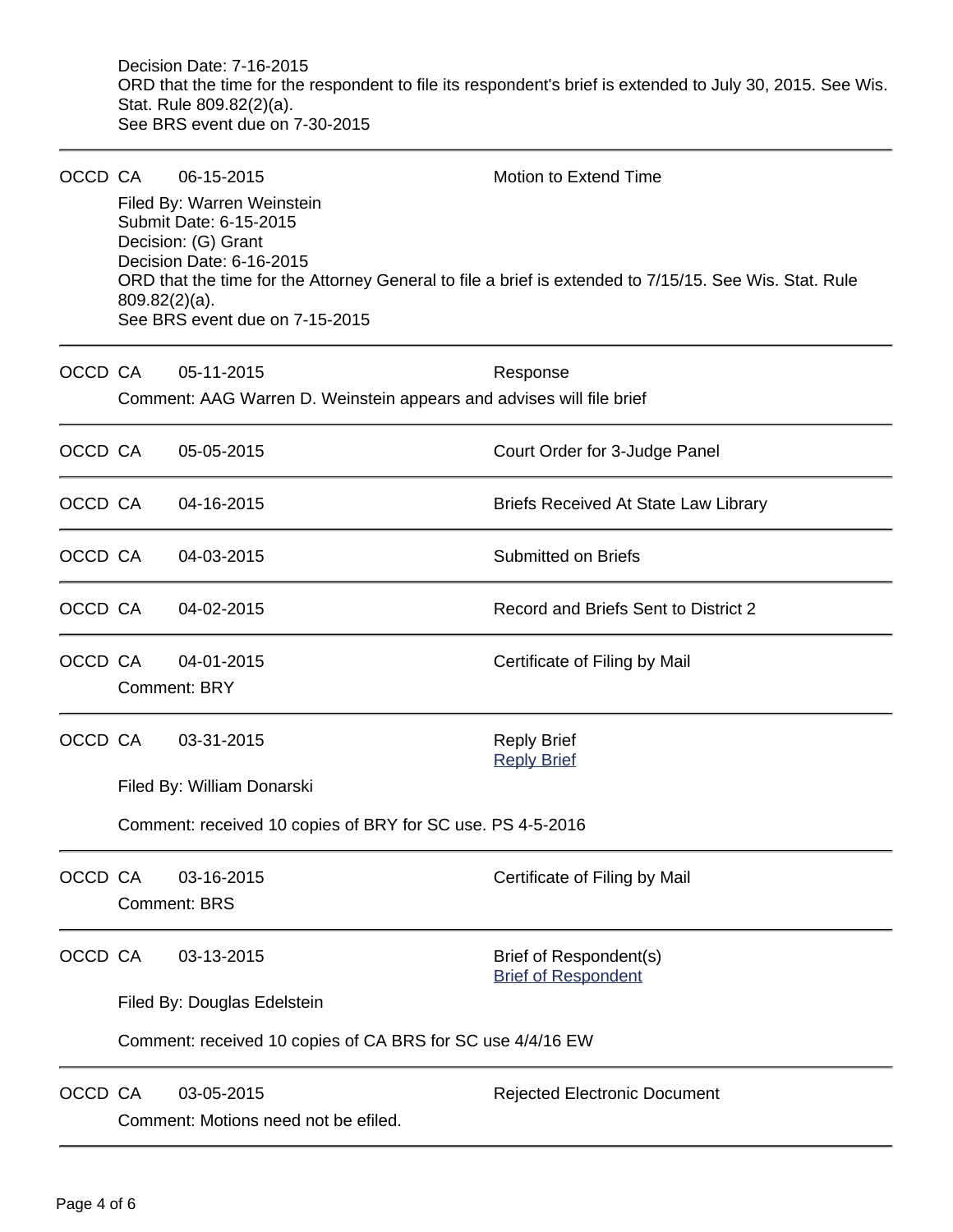| OCCD CA |                                                                                                  | 02-13-2015<br>Filed By: Douglas Edelstein<br>Submit Date: 2-13-2015<br>Decision: (G) Grant<br>Decision Date: 2-16-2015<br>Rule 809.82(2)(a).<br>See BRS event due on 3-13-2015 | Motion to Extend Time<br>ORD that the time for the respondent to file its respondent's brief is extended to 3/13/15. See Wis. Stat. |  |  |  |
|---------|--------------------------------------------------------------------------------------------------|--------------------------------------------------------------------------------------------------------------------------------------------------------------------------------|-------------------------------------------------------------------------------------------------------------------------------------|--|--|--|
| OCCD CA |                                                                                                  | 02-06-2015<br>Comment: ADA Doug Edelstein for State per call indicating need to efile BRS                                                                                      | <b>Attorney Change</b>                                                                                                              |  |  |  |
| OCCD CA |                                                                                                  | 01-13-2015<br>Comment: BAP (IB)                                                                                                                                                | <b>Certificate of Service</b>                                                                                                       |  |  |  |
| OCCD CA |                                                                                                  | 01-13-2015<br>Comment: BAP (IB)                                                                                                                                                | Certificate of Filing by Mail                                                                                                       |  |  |  |
| OCCD CA |                                                                                                  | 01-12-2015                                                                                                                                                                     | Brief & Appx of Appellant(s)<br><b>Brief of Appellant</b>                                                                           |  |  |  |
|         |                                                                                                  | Filed By: William Donarski<br>Comment: received 10 copies of BAP for SC use. PS 4-5-2016 Appx to Brief of Appellant(s)                                                         |                                                                                                                                     |  |  |  |
| OCCD CA |                                                                                                  | 12-02-2014<br>Comment: 1-4 to 87-5                                                                                                                                             | Record                                                                                                                              |  |  |  |
| OCCD CA |                                                                                                  | 11-11-2014                                                                                                                                                                     | Notif. Sent-Filing of NAP & Ct. Record                                                                                              |  |  |  |
| OCCD CA |                                                                                                  | 11-11-2014<br>Comment: SPD appointed                                                                                                                                           | Fee Waived                                                                                                                          |  |  |  |
| OCCD CA |                                                                                                  | 11-11-2014                                                                                                                                                                     | X Transfer                                                                                                                          |  |  |  |
| OCCD CA | 11-10-2014<br><b>Other Papers</b><br>Comment: CRS: transcript filed 11/6/14; CR AnnaMaria Casper |                                                                                                                                                                                |                                                                                                                                     |  |  |  |
| OCCD CA |                                                                                                  | 11-10-2014                                                                                                                                                                     | Notice of Appeal & Court Record                                                                                                     |  |  |  |
| OCCD CA |                                                                                                  | 11-05-2014                                                                                                                                                                     | Received SPD Appointment Order                                                                                                      |  |  |  |
| OCCD CA |                                                                                                  | 11-05-2014<br>Filed By: William Donarski<br>Status: Prev. Filed                                                                                                                | <b>Statement on Transcript</b>                                                                                                      |  |  |  |